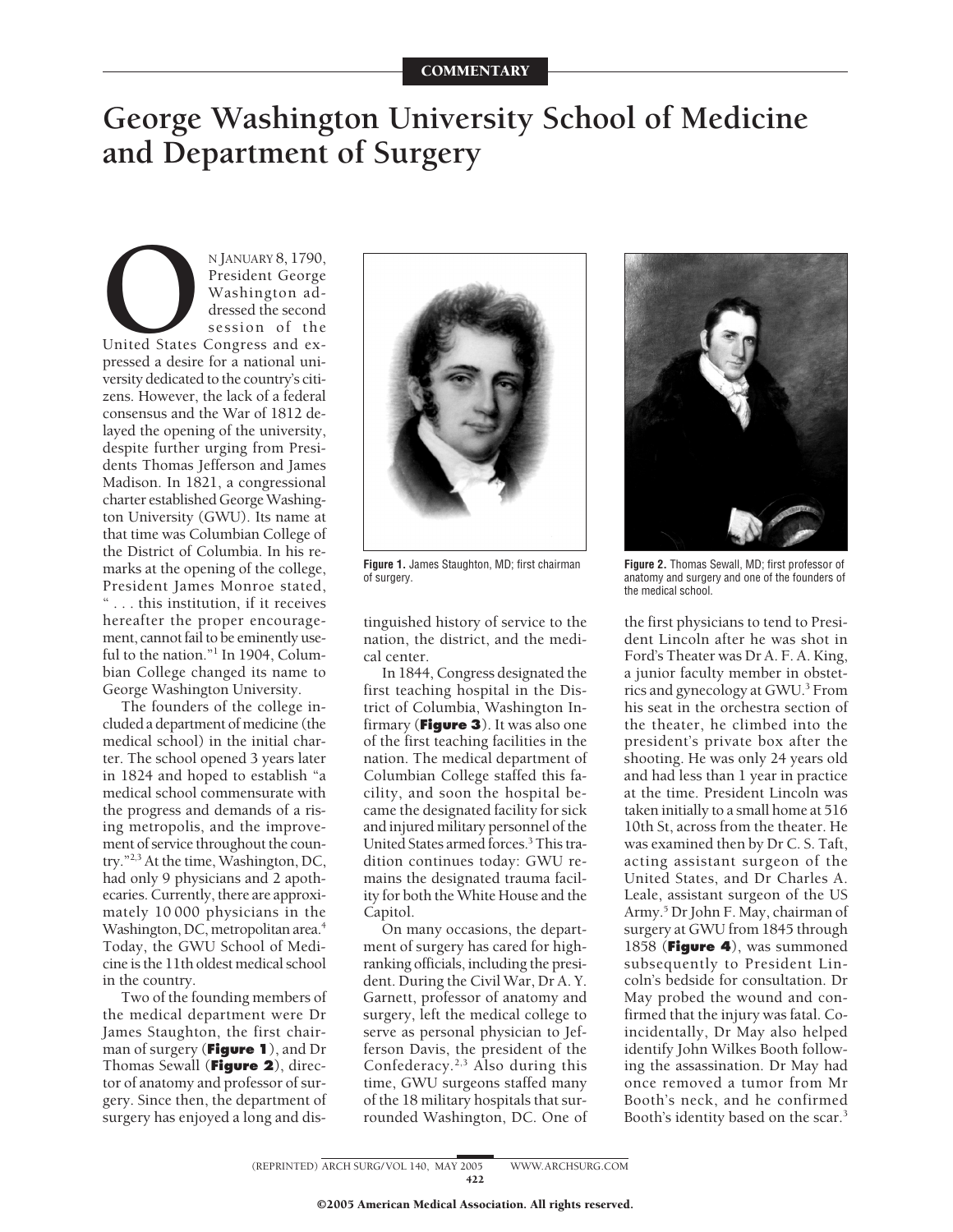

**Figure 4.** John F. May, MD; chairman of surgery from 1845 through 1858. Dr May helped examine President Lincoln after he was shot.

On March 30, 1981, Dr Joseph Giordano, the current chairman of surgery, and Dr Benjamin Aaron, former chief of cardiothoracic surgery at GWU, attended President Ronald Reagan following a gunshot wound to his left chest.<sup>6</sup> The president, press secretary James Brady, and Secret Service agent Timothy McCarthy arrived at the GWU emergency department within a short time of one another. The president was awake but arrived at the emergency department with hemoptysis. He was ambulatory but collapsed after walking through the outer doors of the ambulance entrance and was carried quickly to the trauma bay. Subsequently, his systolic blood pressure dropped to 80 mm Hg, and he became short of breath. Dr Joseph Giordano, who had been instrumental in establishing the trauma service in 1976, placed a left chest tube. Initially, 1200 mL of blood was obtained from the chest tube. Unfortunately, this initial output was followed by 200 to 300 mL every 15 minutes, yielding a total of 2275 mL in the emergency department. Dr Aaron decided to operate on the president at that time. He performed a left anterolateral thoracotomy after a diagnostic peritoneal lavage confirmed that there were no abdominal injuries. Intraoperatively, a laceration was noted on the lower lobe of the left lung. However, there were no injuries to vital vascular structures. The lung was repaired and the bullet removed. The president was dis-



**Figure 3.** Washington Infirmary, the first teaching hospital in the District of Columbia. It was staffed by faculty from the current George Washington University School of Medicine.

charged on postoperative day 12 and walked to a waiting limousine. Dr Arthur Kobrine, professor of neurosurgery, tended to James Brady's head injury, and Dr Newt Tsangaris, emeritus professor of surgery, operated on Timothy McCarthy for his chest and abdominal wounds at the same time that Drs Aaron and Giordano directed President Reagan's resuscitation and treatment.

In 1985, Dr Lee Smith, professor of colorectal surgery, was asked by Dr Dale Oller, chief of surgery at Bethesda Naval Hospital, to assist on President Reagan's hemicolectomy. Dr Smith served as first assistant during the surgery and helped fashion the handsewn anastomosis (L. Smith, oral communication,April 2004). Today, many other officials in all branches of the federal and local governments continue to use GWU astheir primary hospital. Most recently, Attorney General John Ashcroft underwent a laparoscopic cholecystectomy for gallstone pancreatitis by Dr Bruce Abell, assistant professor of surgery and critical care.

In addition to its long history of service to the nation and its leaders, the department of surgery has dedicated itself to the community at large in the District of Columbia. Until 1840, a city ordnance mandated that the medicalschool and its hospital be located in the center of the city. This central location provided easy accessto health care.3 Today, the medical center continues to provide care to the indigent population in Washington, DC; it is also a level I trauma center. Furthermore, the department of surgery operates the only mammography van in the district and offers free screening mammograms to citizens in the district, Maryland, and Virginia. Finally, GWU recently opened the newest hospital in the District of Columbia with state-ofthe-art operating rooms and supporting technology that enables the medical center to care for its patients well into the future.

Traditionally, the GWU department of surgery has contributed to the advancement of both the theory and practice of surgery. Dr Brian Blades, chairman from 1946 through 1972, was a pioneer in thoracic surgery. He demonstrated the benefits of individual dissection and ligation vs mass ligation of the pulmonary hilar structures.<sup>7</sup> Currently, this technique continues to be the standard of care for pulmonary resections. His successor, Dr Paul Adkins, continued to describe other advances in pulmonary and esophageal surgery until his untimely death from lung cancerin 1980. The late Dr William McCune, professor of surgery, and Dr Paul Shorb, now emeritus professor of surgery, described endoscopic cannulation of the ampulla of Vater in 1968. Their landmark work occurred decades before endoscopic retrograde chol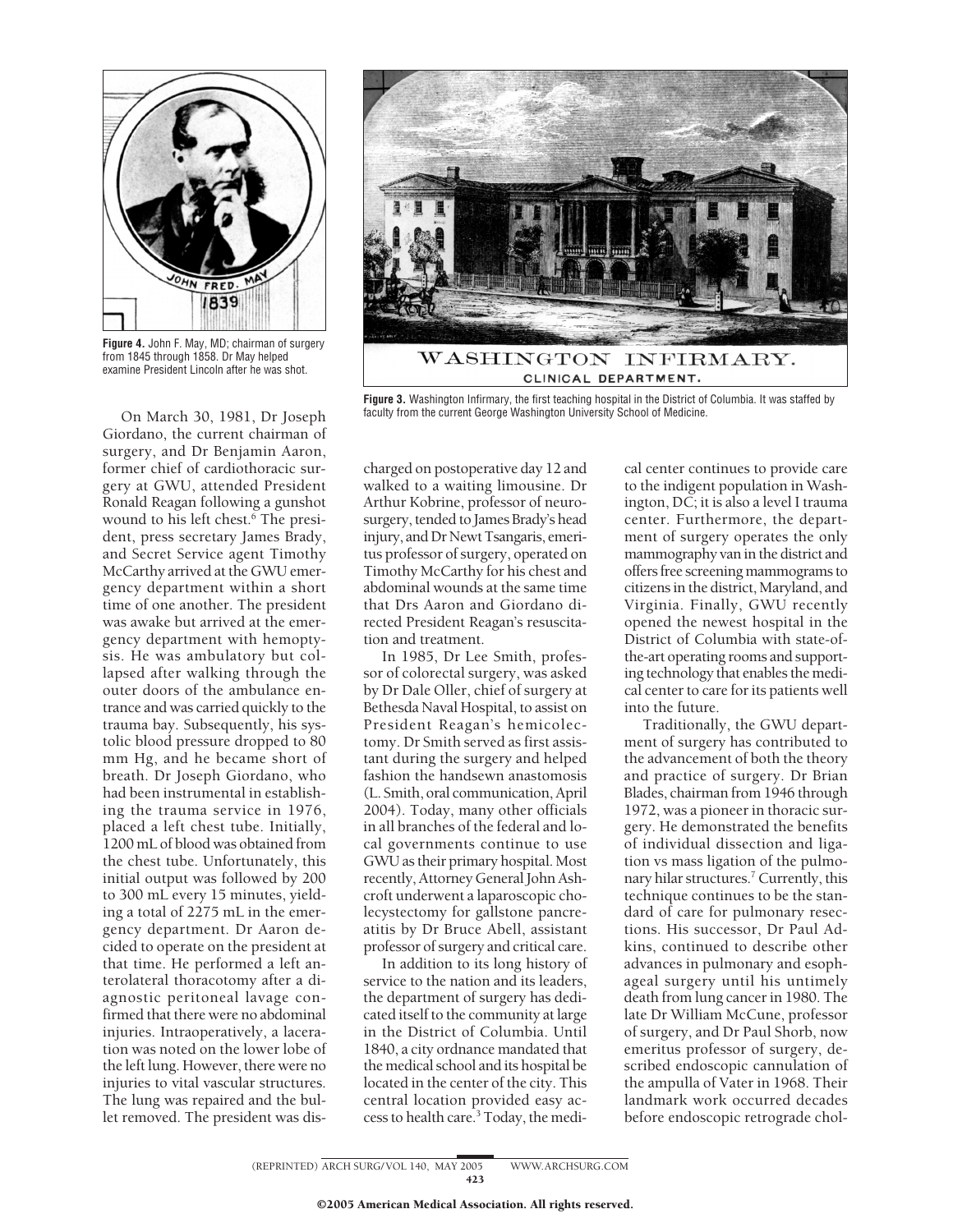routine procedure assisted with fi-<br>beroptic technology.<sup>8</sup> Dr Alex-<br>department of surgery has risen to beroptic technology.<sup>8</sup> Dr Alex-<br>ander Breslow, a professor of pathology working in conjunction with tory and continues to remain dedi-<br>surgeons at GWU. described the cur-<br>cated to its mission in the new mil-<br>2. Anderson GD. A short history of the George Washsurgeons at GWU, described the cur-<br>
rently accepted stages for mela-<br>
lennium<br>
lennium<br>
lennium<br>
and the new mil-<br>
lennium rently accepted stages for mela-<br>
nome danth Finally a long line of the lennium.<br>
Sciences Alumni Directory 1993 Washington DC: noma depth. Finally, a long line of<br>surgical residents routinely spend 1<br>Babak Sarani, MD 3. Kayser E. A Medical Center: The Institutional Deto 3 years at the National Cancer *Fred Brody*, *MD velopment of Medical Education in George Wash-*<br>Institute learning and researching *information in George Wash-*<br>*ington University*, Washington, DC: George Wash-Institute learning and researching **institute learning and researching** *institute learning and researching institute learning and newest tech*-<br>
ington University Press; 1973:1-160. the latest theories and newest tech-<br>
nology in surgical oncology. This Correspondence: Dr Brody, Depart- 4. Washington Physicians Directory. Silver Springs,

or furnish the world with a remedy information for this article. *Ann Surg*. 1968;167:752-756.

angiopancreatography became a for some fatal disease which now<br>routine procedure assisted with fi-<br>eludes the powers of medicine."<sup>3</sup> The this challenge throughout its his-<br>tory and continues to remain dedi-<br>lege: 1861.

mology in surgical oncology. This **Correspondence:** Dr Brody, Depart-<br>
continues to attact residents and ment of Surgery, Suite 6B, George Md: National Directories, Inc; 2004:187-584<br>
maintains close ties between the 2 Was maintains close ties between the 2<br>facilities. Center, 2150 Pennsylvania Ave,<br>Dr Sewall stated at the opening MW, Washington, DC 20037 6. Aaron B, Rockoff S. The attempted assassination NW, Washington, DC 20037 6. Aaron B, Rockoff S. The attempted assassination session of the medical department [\(fbrody@mfa.gwu.edu\)](mailto:fbrody@mfa.gwu.edu). of President Reagan: medical implications and his-<br>in 1824, "Who knows but it may be **Acknowledgment**: We thank G. <sup>torical perspective. JAMA. 1994;272:1689-1693.</sup> torical perspective. *JAMA*. 1994;272:1689-1693.<br>
reserved to this school to make some David Anderson and the staff of the <sup>7. Adkins PC</sup>. Elian Brewer Blades (1906-1977). *J* Thodiscovery in medicine which shall George Washington University Archives by the Machine Washington University Archives by the Machine Washington University Archives and a new era in the science chives for their help in rese

## **REFERENCES**

- 1. Bulletin of the Columbian College Department of
- 
- 
- 
- 
- 
- 
- commence a new era in the science chives for their help in researching nulation of the ampulla of Vater: a preliminary report.<br>
or furnish the world with a remedy information for this article. Ann Surg. 1968;167:752-756.

## *Announcement*

**T** he *Archives of Surgery* will give priority review and<br>early publication to seminal works. This policy will<br>include basic science advancements in surgery and critiinclude basic science advancements in surgery and critically performed clinical research.